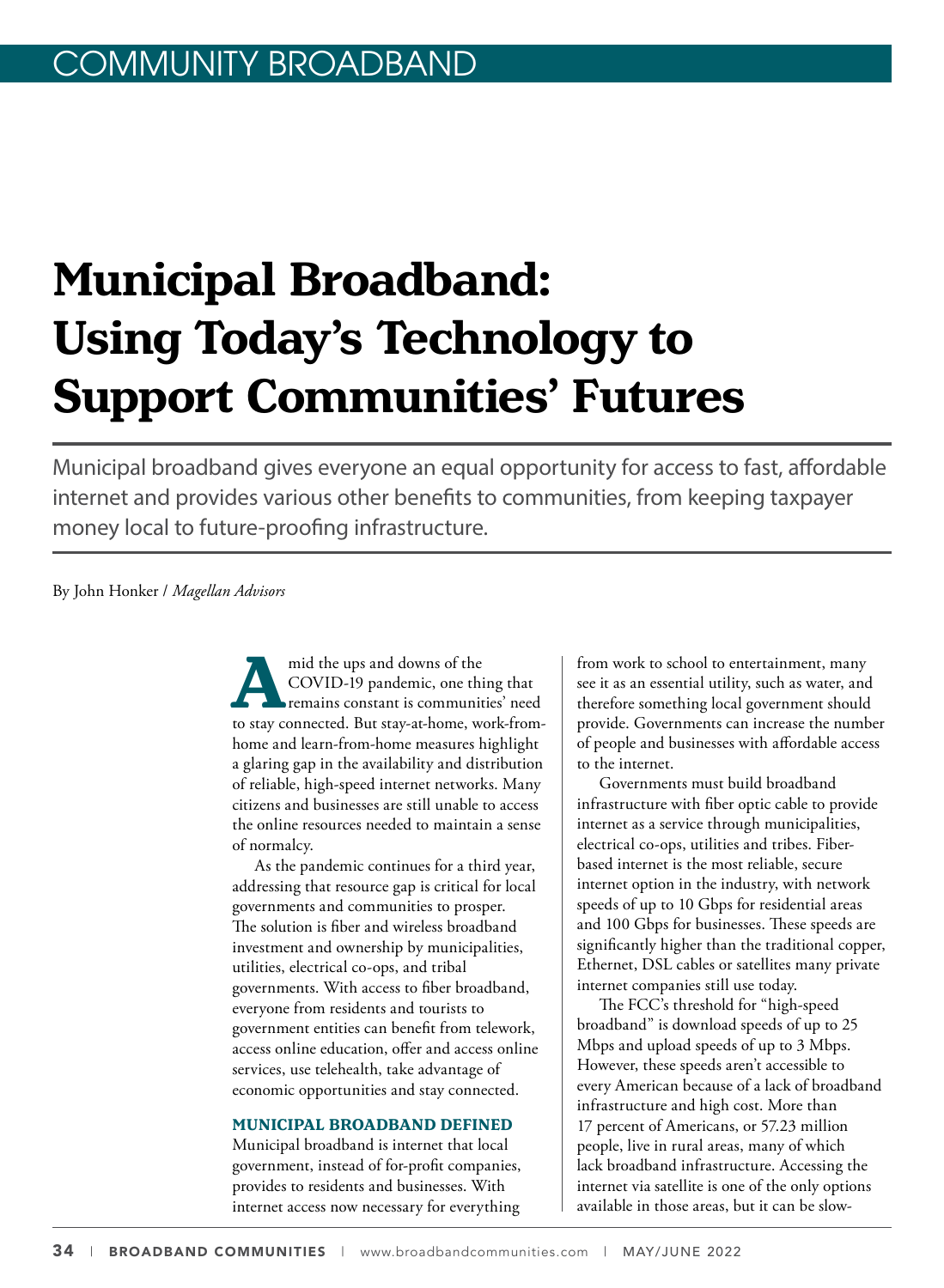

moving, and it's not always affordable. For example, in the U.S., the average monthly cost of satellite internet service is \$86.33; the average monthly price of fiber internet service is \$63.78.

Compare the price and speed of satellite internet from a private company versus fiber internet a municipality, a utility, an electrical co-op or a tribal government provides to take it one step further.

A typical satellite internet company lists one of its most affordable packages as 12 Mbps for \$30, equating to \$2.50 per Mbps and 13 Mbps *slower* than the FCC's threshold for fast internet. With fiber internet, that \$30 could get 100 Mbps, which equates to \$0.30 per Mbps and is 75 Mbps *faster* than the FCC's threshold.

The difference in price and speed is similarly dramatic when comparing fiber internet with DSL, Ethernet or cable. Optical rates do not decrease as network demand increases, and signal strength does not degrade as quickly

over distance as satellite, DSL, Ethernet or copper cable.

# **MUNICIPAL BROADBAND BENEFITS**

In addition to an equal opportunity for access to fast, affordable internet, municipal broadband offers many other benefits to a community. It also helps

- Keep taxpayer money local;
- Future-proof infrastructure by creating the flexibility to deliver additional services and keep up with customer demand;
- Reduce the cost of internet to residents and businesses;
- Create faster internet speeds with greater bandwidth and simultaneous upload and download speeds.

Those are just the broad strokes. Individuals, businesses and government entities have a lot more to gain.

## **PUBLIC SAFETY BENEFITS**

Municipal broadband can increase public safety by providing faster,

more reliable internet to police departments, fire stations and EMTs. With municipal fiber internet, these entities can connect instantly without worrying about delays or glitches in information transfer. This allows them to respond to emergencies faster and more efficiently with better-organized, readily available data.

Other public safety matters that municipal broadband improves include traffic-signal management and traffic flow along major transportation corridors by enabling local and statewide intelligent transportation systems to send quicker, real-time notifications.

#### **LOCAL BUSINESSES**

The pandemic proved that businesses must be online to be relevant and survive. The latest Census Bureau data shows that in the third quarter of 2021, digital sales accounted for more than 20 percent of all gains in retail spending. Although 2021 e-commerce numbers are lower than in 2020, they are still higher than pre-pandemic levels.